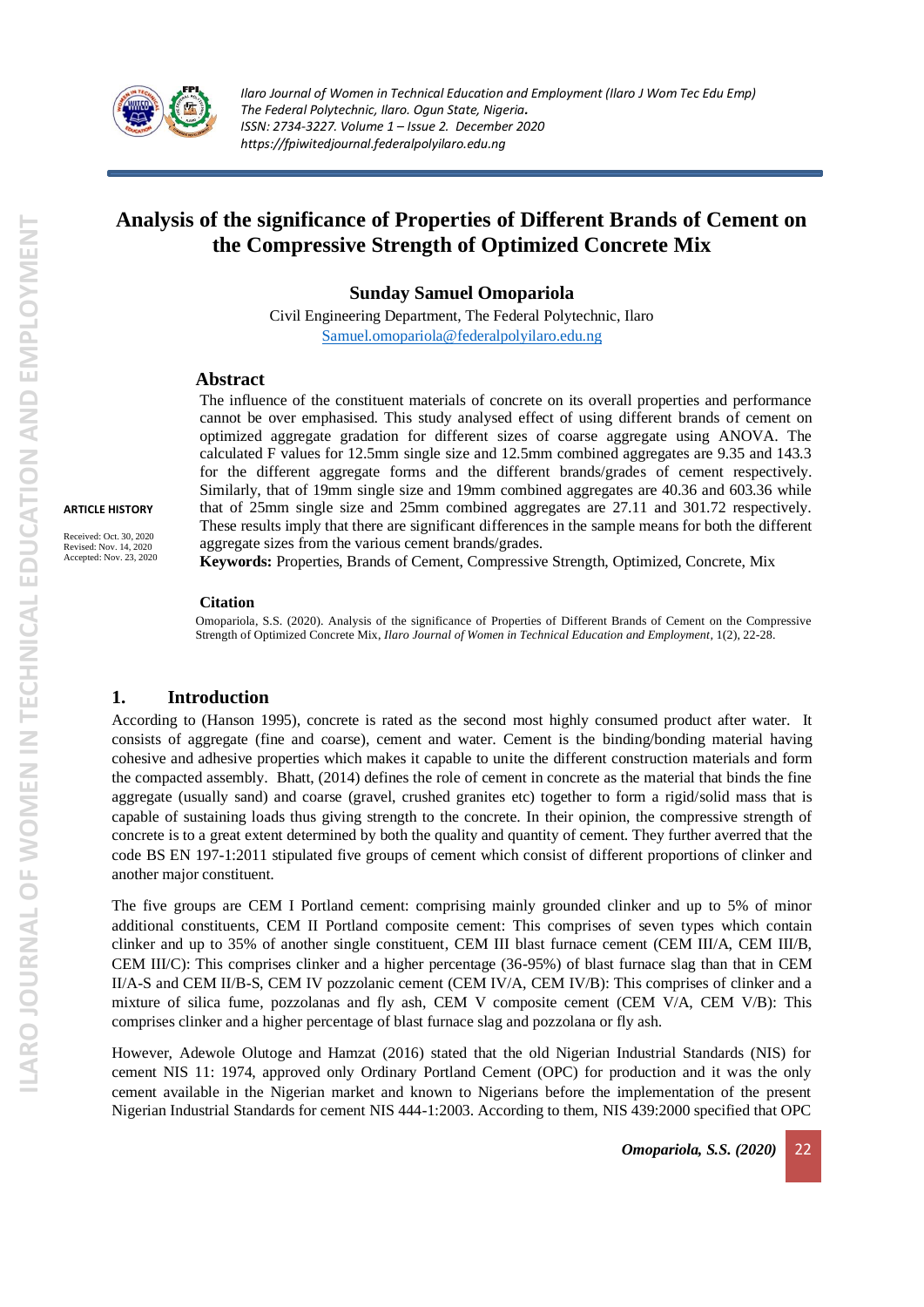

*Ilaro Journal of Women in Technical Education and Employment (Ilaro J Wom Tec Edu Emp) The Federal Polytechnic, Ilaro. Ogun State, Nigeria. ISSN: 2734-3227. Volume 1 – Issue 2. December 2020 https://fpiwitedjournal.federalpolyilaro.edu.ng*

is made of clinker and gypsum both of which constitute 95% to 100% of the cement and addition of 0%-5% minor additional constituent of calcareous material (e.g. limestone). While NIS 444-1:2003 makes provisions for different grades and different types of cement. that none of the cement in bagged form, which is the form that is used by majority of Nigerians for building and other concrete structures construction, is Ordinary Portland Cement as they are all Portland-limestone cement designated as CEM II in NIS 444-1:2003.

In their averment, COREN 2013 stated that three types of cement grades – grade 32.5, grade 42.5 and grade 52.5 are produced globally, but there are focus and dominance of a particular grade in some countries. It was further stated that grade 33, grade 43, and grade 53 represent cement with a minimum of 32.5MPa, 42.5MPa and 52.5MPa compressive strengths respectively. They further claimed that in terms of the quality assurance of cement, any cement with compressive strength of 32.5MPa would be adjudged as meeting the strength requirement of cement grade 32.5.

Shetty (2010) categorizes tests of cement into two, field testing and laboratory testing and proceeded to list the laboratory tests as Fineness test, Setting time test, Strength test, Soundness and Heat of hydration test. However, the following tests were carried out on the various brands and grades of cement in the course of this research: Specific gravity, consistency, setting time and soundness test.

## **2. Materials and Methods**

Various sizes of coarse aggregate that conform to the requirements of BS EN 933-1:1997 and BS 882:1992 and different grades of cement conforming to the requirement of BS 12 (1996) and different sizes of aggregates were used to cast concrete cubes which were cured for 7, 14, 21 and 28 days. While the fine aggregates used for all specimens are of the same gradation, the sizes of the coarse aggregates were varied. The various sizes of coarse aggregates used were 9.5mm, 12.5mm, 19mm, and 25mm. Three brands (Dangote, Pure Chem, and Lafarge) and two grades (32.5 and 42.5) of cement were used. The water used was drinkable tap water. The mix ratio was 1:2:4, while the water/cement ratio used was 0.5. The size of the cube mould was 150x150x150mm.

## **3. Results and Discussions**

| Cement Brand/ Grade | Specific | Normal Consistency | <b>Initial Setting Time</b> | Final Setting Time |
|---------------------|----------|--------------------|-----------------------------|--------------------|
|                     | Gravity  | $\frac{9}{6}$      | (Minutes)                   | Hours              |
| Dangote $(42.5)$    | 3.02     | 26%                | 75                          | 4.5                |
| Lafarge $(32.5)$    | 2.92     | 25%                | 90                          | 5.25               |
| Purechem $(32.5)$   | 3.01     | 25%                | 135                         | 6.75               |

Table 1: Values of Properties of all Brands/Grades of Cement

**The specific gravity of Cement:** The values of the Specific gravity for all the cement samples used for the study are shown in Table 1, Dangote cement has the highest value with 3.02 closely followed by Lafarge cement with a value of 3.01 while Purechem cement has the least value of 2.92. According to Burtler (2015), the result of Specific gravity tests conducted on thirty different types of cement ranges within 3.026 and 3.138. The results obtained for both Dangote and Lafarge are very close to the values obtained by Butler but that of Purechem cement is a little bit at variance.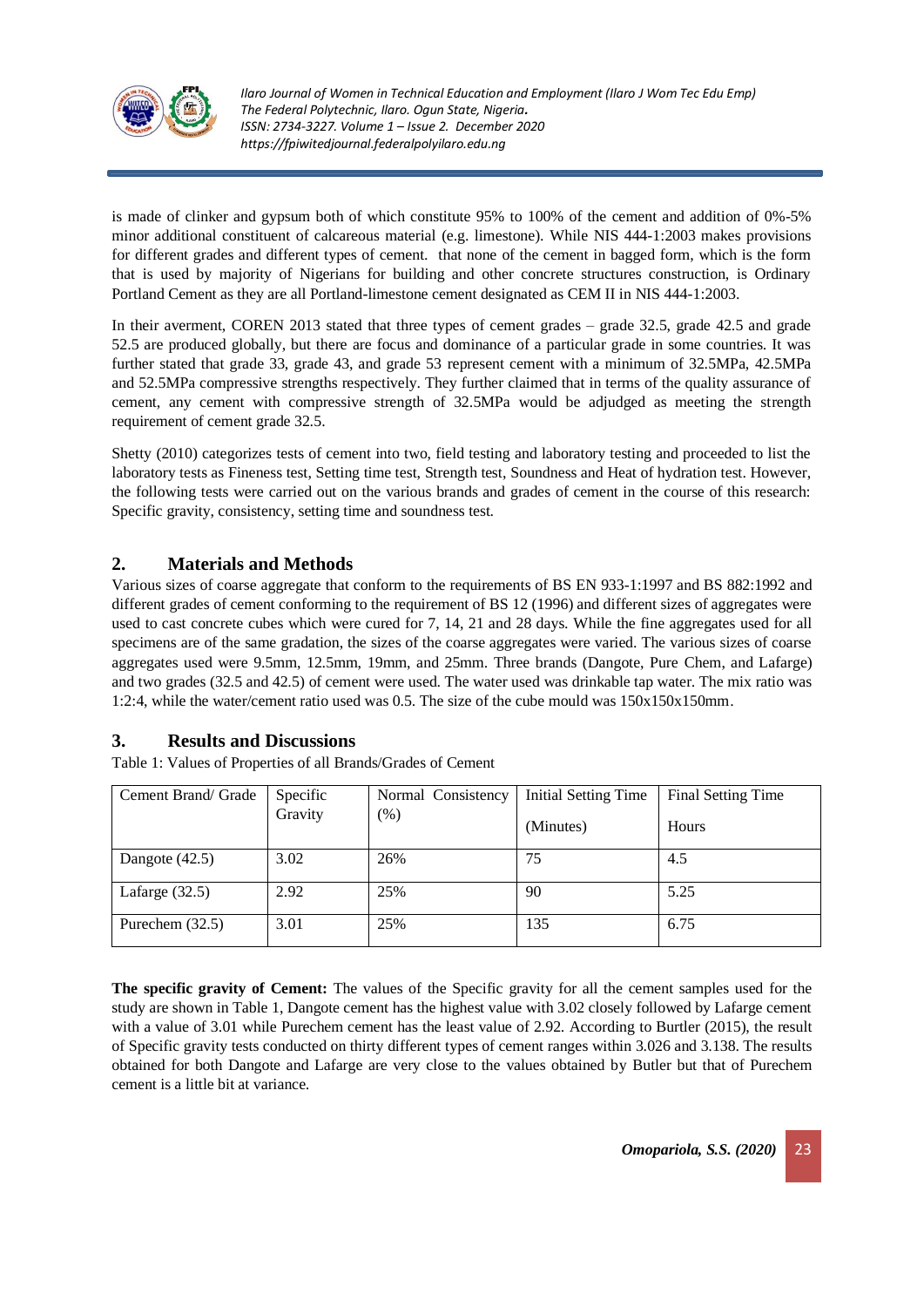

*Ilaro Journal of Women in Technical Education and Employment (Ilaro J Wom Tec Edu Emp) The Federal Polytechnic, Ilaro. Ogun State, Nigeria. ISSN: 2734-3227. Volume 1 – Issue 2. December 2020 https://fpiwitedjournal.federalpolyilaro.edu.ng*

**Soundness of Cement:** All the three cement samples tested positive for the soundness test as none of them exhibits any significant expansion after boiling the moulded samples for about 3½ hours. However, it was observed that Elephant cement has a visual appearance of greater expansion than the two other brands of Dangote and Purechem cement.

**Normal consistency of Cement:** The normal consistency of Dangote is the highest with water content of 26% while the normal consistency of Lafarge and Purechem cements are 25%.

**Initial and Final Setting Time of Cement:** As shown in Table 1 the initial setting time for Dangote cement was 74minutes which is greater than the required time of 60minutes for grade 42.5 cement, while the final setting time was 4hours 30minutes lesser than the specified 10hours as specified in. The initial setting times for Lafarge cement (grade 32.5) was 90minutes and for Purechem cement (grade 32.5) was 135minutes. All these values are greater than the 75 minutes specified for grade 32.5 cements. Also, the final setting times of 5hours 15 minutes and 6hours 45minutes for Lafarge and Purechem cements respectively are lesser than the specified 10hours. It can also be observed that Dangote cement has the earliest initial and final setting time while Purechem cement has the least initial and final setting time. Additionally, both the initial and final setting time of grade Dangote cement of grade 42.5 are lesser than that of Lafarge and Purechem of grade 32.5. This is an indication that concrete made with Dangote cement will set earlier than that of Lafarge and Purechem. Also, concrete made with Lafarge cement will set before those made with Purechem even though they are of the same grade since both the initial and final setting time of Lafarge cement is lower than for Purechem cement.

#### **Compressive Strength Test on Concrete Cubes**

| Cement Brand and Grade/ | (42.5)<br>Dangote | Lafarge $(32.5)$ | Purechem $(32.5)$ |
|-------------------------|-------------------|------------------|-------------------|
| Aggregate Size          | $N/mm^2$          | $N/mm^2$         | $N/mm^2$          |
| 12.5mm Single           | 29.37             | 21.71            | 20.08             |
| 12.5mm Combined         | 31.26             | 23.48            | 20.97             |
| 19.5mm Single           | 34.37             | 26.11            | 23.89             |
| 19.5mm Combined         | 36.64             | 27.60            | 25.29             |
| 25mm Single             | 31.99             | 24.02            | 22.93             |
| 25mm Combined           | 34.36             | 25.88            | 24.10             |

Table 2: Values of the 28Days Compressive Strength of Concrete for all Brands/Grades of Cement

From table 2, it shows that the compressive strength of Dangote Cement of grade 42.5 is consistently higher than that of Lafarge and Purechem (both of which are of grade 32.5). The results also reveal that the strength of concrete made with Lafarge cement is consistently higher than that of Purechem cement although they are of the same grade. Comparatively it can be noticed that for all the brands/grades of cement, there is a relationship between the initial and final setting time of cement and the compressive strength of concrete made with them. The results also indicate that there is an improvement in the strength of concrete when single sized aggregates are combined with smaller sizes. However, the combination of 19.5mm coarse aggregate with lower sizes of 12.5mm and 9.5mm produced the optimal strength of 36.64N/mm<sup>2</sup> .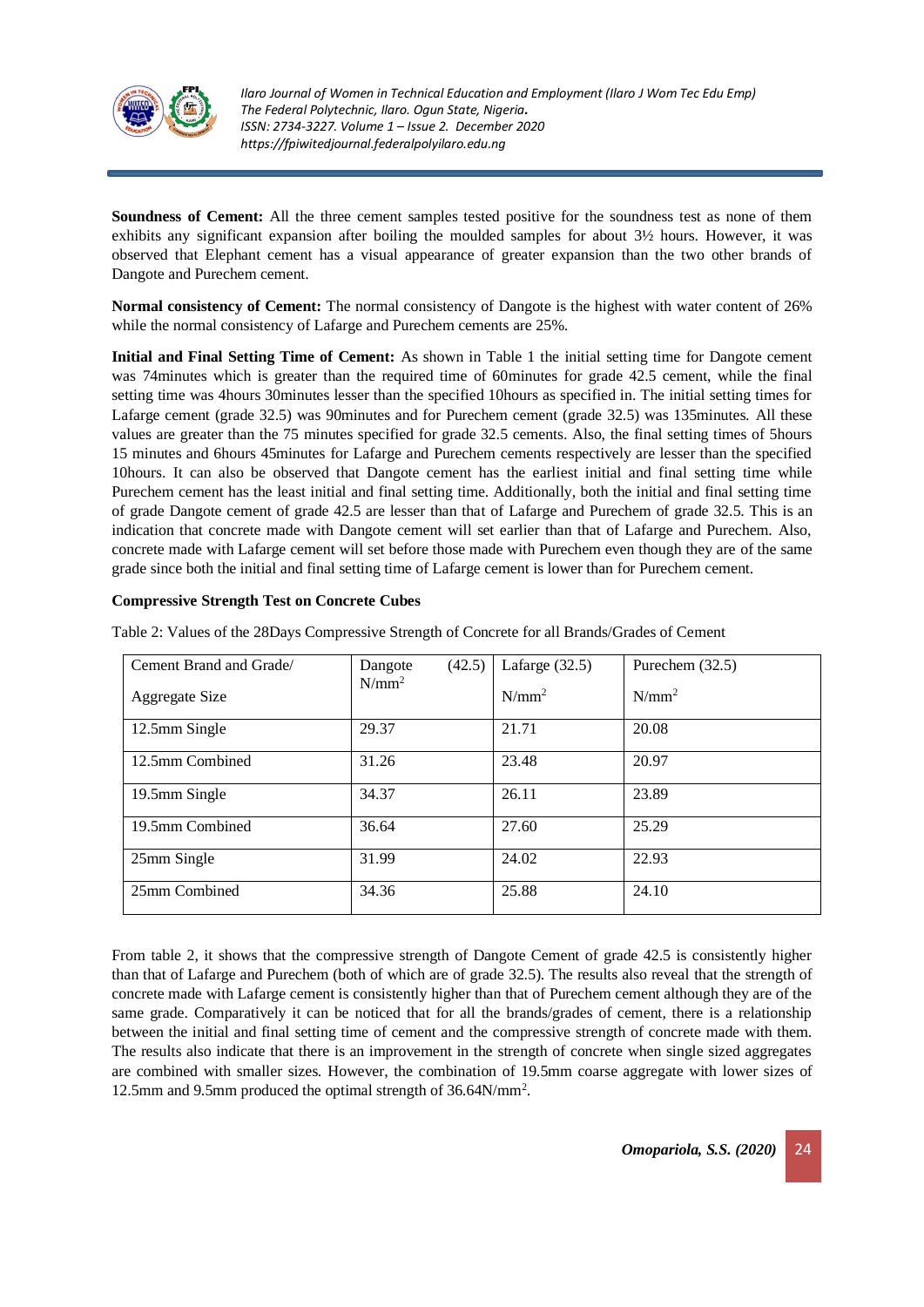

Comparatively, the value of 28 days compressive strength of concrete cubes produced with Purechem cement with a mix ratio of 1:2:4 in the research carried out by Okigbo (2013) is 19.11N/mm<sup>2</sup>. The compressive strength of concrete cubes for the different sizes of aggregates produced with Purechem cement are of higher value than the result obtained by Okigbo (2013). In the same vein, the value of 28 days compressive strength of concrete cubes produced with Dangote cement with a mix ratio of 1:2:4 in the research carried out by Okigbo (2013) 36.52N/mm<sup>2</sup> . The compressive strength of concrete cubes for of aggregates produced with Dangote cement in this research is 36.64N/mm<sup>2</sup> which is of higher value than the result obtained by Okigbo (2013).

# **4. Analysis of Relationship**

Table 3 Analysis of variance for the 28 days' compressive strength for 12.5mm single size and 12.5mm combined aggregates for the various brands/grades of cement.

| Source of variation    | <b>SS</b>       | df | МS                                       | $F -$                                                                                  | 5% F-Limit    |
|------------------------|-----------------|----|------------------------------------------|----------------------------------------------------------------------------------------|---------------|
| Between different      |                 |    |                                          |                                                                                        |               |
| aggregate forms        |                 |    | 3.46 $(2-1) = 1$ $\frac{3.46}{1} = 3.46$ | $\frac{3.46}{0.37}$ = 9.35                                                             | $F(1,2) = 19$ |
| Between varieties      |                 |    |                                          |                                                                                        |               |
| of cements             |                 |    |                                          | 106.04 (3-1) = 1 $\frac{106.04}{2}$ 53.02 $\frac{53.02}{0.37}$ = 143.3 F (2,2) = 199.5 |               |
| Residual factor/ Error | $0.74 \qquad 2$ |    | $\frac{0.74}{2}$ = 0.37                  |                                                                                        |               |



Figure 1 Analysis of variance for the 28 days' compressive strength for 12.5mm single size and 12.5mm combined aggregates for the various brands/grades of cement.

In Table 3, it can be observed that the calculated  $F -$  ratio for the 28 days' compressive strength for 12.5mm single size and 12.5mm combined aggregates and for the various brands/grades of cement the calculated values of 9.35 and 143.3 are lesser than the table value of 19 and 199.5 obtained from the  $F -$  distribution table. This is an indication that there are no significant differences in the sample means for both the different aggregate sizes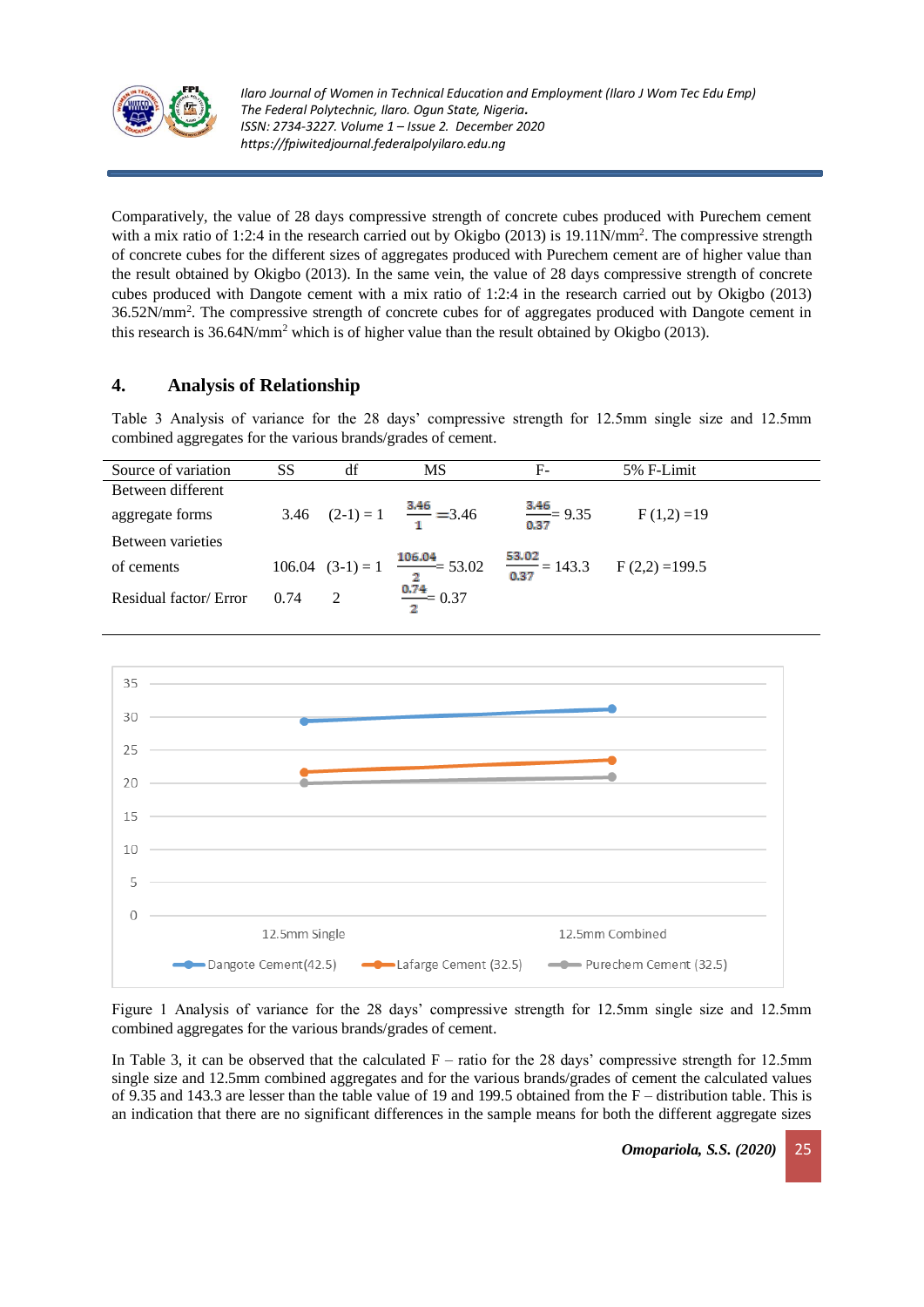

from the various cement brands/grades. Figure 1 also reveals that the lines of the graphs in does not cross one another, thus it can be concluded that there is no definite interaction or inter-relationship between the two factors that is different sizes of aggregates and various brands/grades of cement.

Table 4 Analysis of variance for the 28 days' compressive strength for 19.5mm single size and 19.5mm combined aggregates for the various brands/grades of cement.

| Source of variation                  | SS          | df | MS                                                                             | $F-$ | 5% F-Limit                                                                                |
|--------------------------------------|-------------|----|--------------------------------------------------------------------------------|------|-------------------------------------------------------------------------------------------|
| Between different<br>aggregate forms |             |    | 4.44 $(2-1) = 1$ $\frac{4.44}{1} = 4.44$ $\frac{4.44}{0.11} = 40.36$ F(1,2)=19 |      |                                                                                           |
| Between varieties<br>of cements      |             |    |                                                                                |      | 132.73 (3-1) = 1 $\frac{132.73}{2}$ = 66.37 $\frac{66.37}{0.11}$ = 603.37 F (2,2) = 199.5 |
| Residual factor/ Error               | $0.22 \t 2$ |    | $\frac{0.22}{2}$ = 0.11                                                        |      |                                                                                           |



Figure 2 Analysis of variance for the 28 days' compressive strength for 19.5mm single size and 19.5mm combined aggregates for the various brands/grades of cement.

In table 4, the calculated value of F ratio for 19mm single size and 19mm combined aggregates are 40.36 and 603.36. Both values are higher than the values of 19 and 199.5 obtained from the F – distribution table. This implies that there are significant differences in the sample means for both the different aggregate sizes from the various cement brands/grades. Additionally, the lines of the graphs in figure 2 does not cross one another, thus it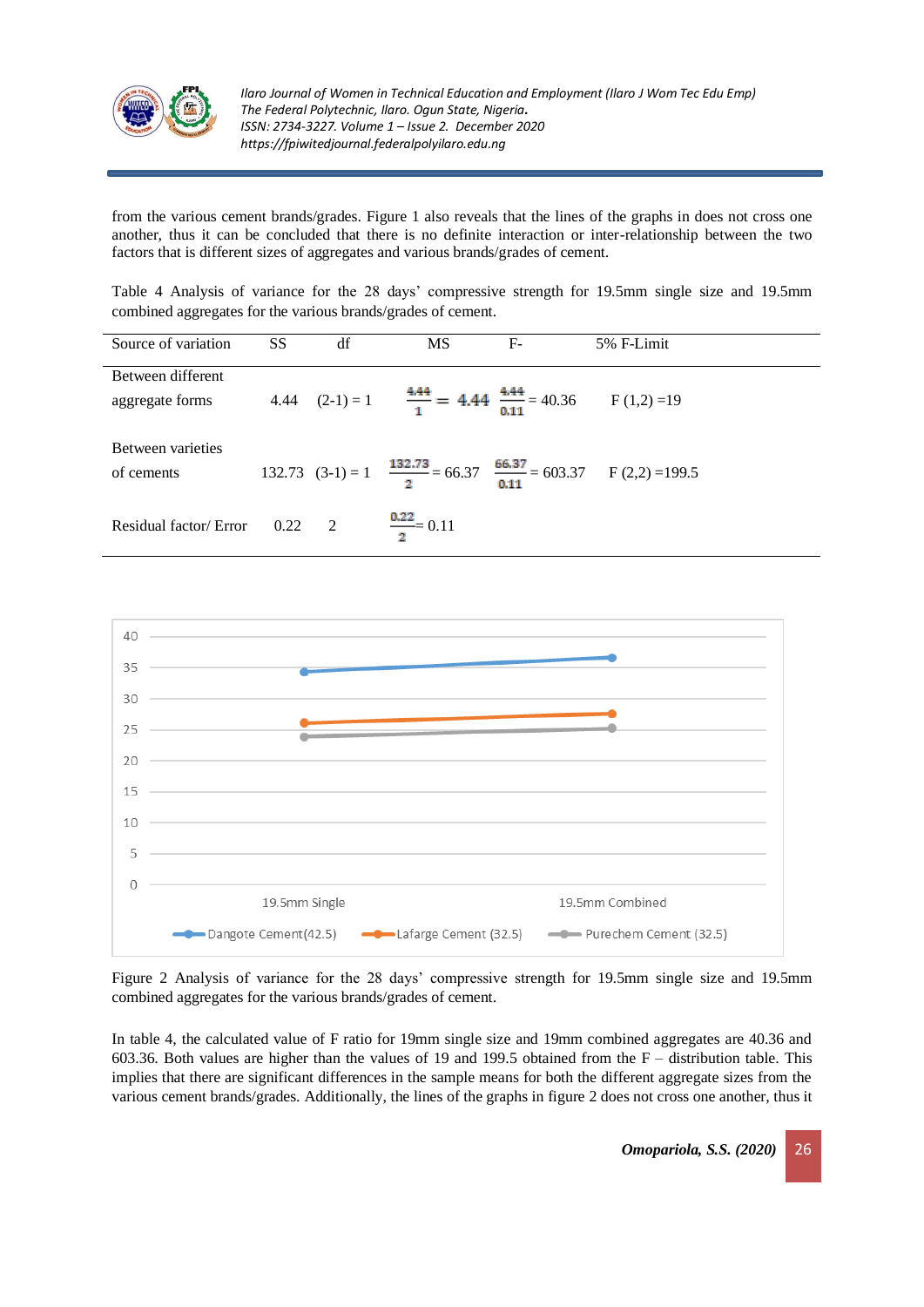

can be concluded that there is no definite interaction or inter-relationship between the two factors that is different sizes of aggregates and the various cement brands/grades.

Table 5: Analysis of variance for the 28 days' compressive strength for 25mm single size and 25mm combined aggregates for the various brands/grades of cement.

| Source of variation                  | <b>SS</b> | df | <b>MS</b>               | $F-$                                                                                      | 5% F-Limit |
|--------------------------------------|-----------|----|-------------------------|-------------------------------------------------------------------------------------------|------------|
| Between different<br>aggregate forms |           |    |                         | 4.88 $(2-1) = 1$ $\frac{4.88}{1} = 4.88$ $\frac{4.88}{0.18} = 27.11$ F $(1,2) = 19$       |            |
| Between varieties<br>of cements      |           |    |                         | 108.61 (3-1) = 1 $\frac{108.61}{2}$ = 54.31 $\frac{54.31}{0.18}$ = 301.72 F (2,2) = 199.5 |            |
| Residual factor/ Error 0.35          |           | 2  | $\frac{0.35}{2} = 0.18$ |                                                                                           |            |



Figure 2 Analysis of variance for the 28 days' compressive strength for 25mm single size and 25mm combined aggregates for the various brands/grades of cement.

Similarly, the calculated value of F ratio for 25mm single size and 25mm combined aggregates as presented in Table 5 are 40.36 and 603.36 which are higher than the values of 19 and 199.5 obtained from the  $F$ distribution table. This an indication that there are significant differences in the sample means for both the different aggregate sizes from the various cement brands/grades. Also, in figure 3 the lines of the graphs do not cross one another, leading to the conclusion that there is no definite interaction or inter-relationship between the two factors that is different sizes of aggregates and the various cement brands/grades.